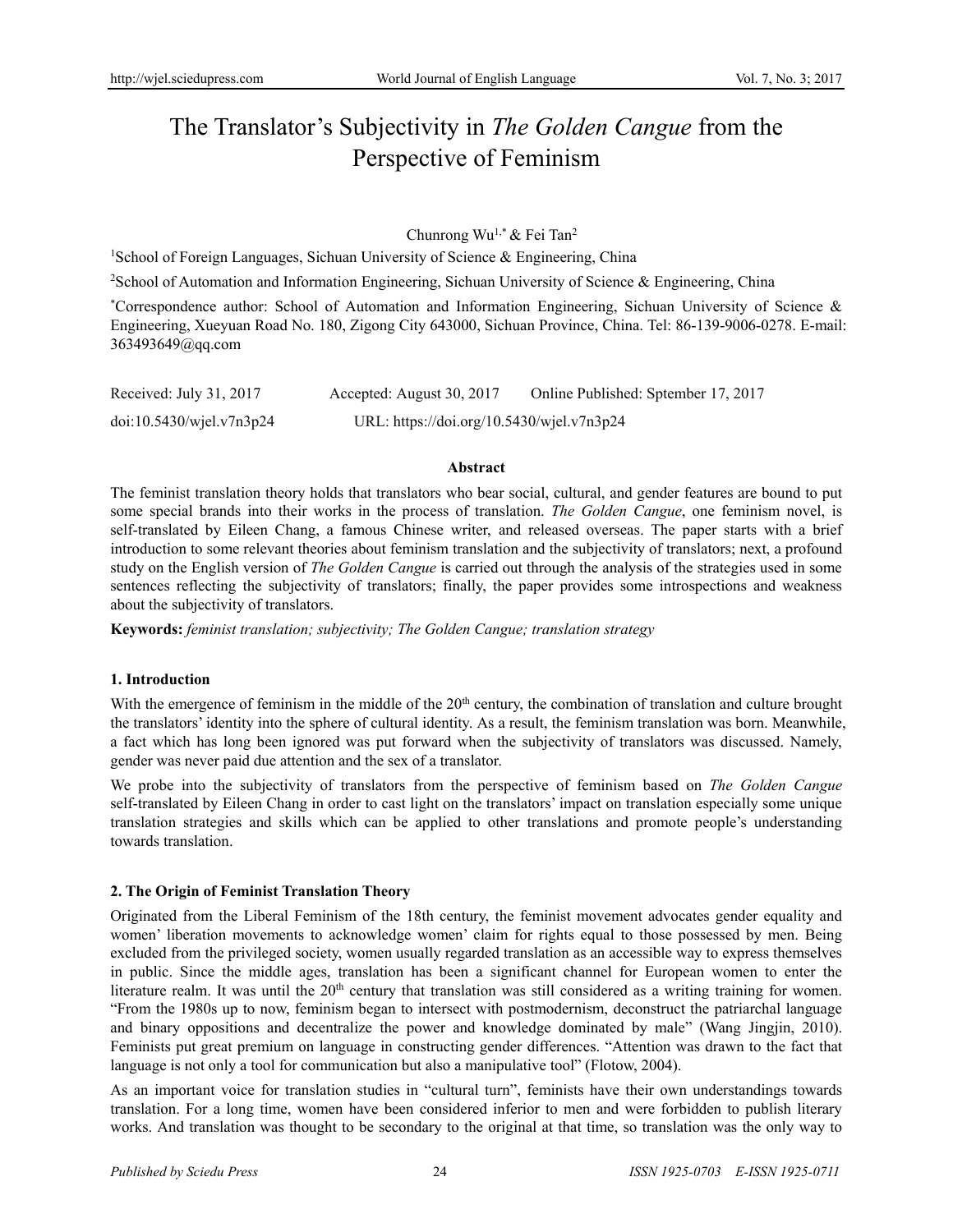utter women' voices. The marginality of women in society was linked with that of translation in the literary hierarchy. "Terms such as 'les belles infideles' express the disparagement of both women and translation" (Andone, 2002:137). "Patriarchy and logocentrism have much in common and they meet in translation. The original is the natural, the truth and paternal authority, whereas the translation, the woman, is secondary, an imitation" (ibid, 138). Therefore, "the task of feminist translation theory is to identify and discuss the concepts which place both women and translators at the bottom of the system" (ibid, 137).

# **3. The Characteristics of the Subjectivity of Female Translators**

While the concept of gender becomes the focus of western society, people find that the so-called sex differences are not inherent but forged by society and its culture. In a society dominated by male, female has to accept her inferiority to male. At the same time, men are entitled to control both society and language. However, both women and their languages are marginalized by society and culture, which bears resemblance with translators who are also in a low status. Female translators usually imbed their ideology into translation. It reveals that subjectivity as a medium exists between two cultures and languages, absolutely original connotations are reconstructed and diversification matters a lot. They hold that they should interfere with the text translation so as to accord with feminism ideology. Besides, the notion that translation is the cooperation between translators and authors expresses feminist' position and improves translators' self-awareness. "Translators not only can impart life to the original works but also can determine what and how to make them become part of the target language" (Lefevere, 1992). Female translators maintain that a successful translation is able to help the original works surpass the limit of both time and space and guarantee its cultural connotations in different times.

# **4. The Analysis on the Subjectivity of Eileen Chang Reflected in** *The Golden Cangue*

Deep feminist awareness abounds in *The Golden Cangue* self-translated by Eileen Chang. In the course of literary creation and translation, she tries to emphasize the subjectivity of translators, which puts premium on the dignity and equality of female. It aims to display the unique translation style as well as strategies of women to eliminate the discrimination against female in traditional translation research. Therefore, *The Golden Cangue* is fraught with the ideas of the subjectivity of feminist translators.

# *4.1 Individualized Translation*

Individualization of translation language plays an important role in literature works since it not only conveys the messages of works to readers but also reflects the language style of translators. Well-designed dialogues can embody the distinctive personalities of different characters. The feminization of speeches is characterized as short sentences and varied vocabularies which is true of the translation versions of Eileen Chang. By selecting proper words and using the strategy of supplementing, female translators attempt to show their subjectivity.

Eg.1 "玳珍站起身来道:我去看看。别瞧这位小姐好性儿,逼急了她,也不是好惹的"(张爱玲, 2009)。

"Tai-chen stood up, 'I will go and see. This young lady may be good-temper, but she can fight back if cornered' " (Eileen Chang, 1971).

In this sentence, the translator uses "fight back" to explain the meaning of derogatory word of "不是好惹的" in Chinese. It manifests that the lady in this novel is hard to cope with. In such way of individualized translation, a strong desire for female independence is reflected that women would take an initiative to fight back rather than resign themselves to obstacles set purposely by others. Therefore, the subjectivity of female is highlighted,.

Eg.2 "老太太上了年纪,有点聋,喉咙特别高些,有意无意间不免有些话吹到阳台上的人的耳朵 里"(张爱玲,2009)。

"Old mistress, being of advanced age, was a little deaf, so her voice was especially loud. Intentionally or not, the people on the veranda heard much of the talk"(Eileen Chang, 1971).

In this paragraph, the translator substitutes the "老太太" with "Old Mistress" which improves the authority of this character in translation version. Besides, it also demonstrates that the "老太太" in the original is not only purely an old lady but also the most respected and prestigious person in the whole family. "上了年纪" is replaced by "advanced age", an euphemism style, which displays the special high status of this character. The translator's settlement toward the two phrases which meets the original context and reflects innovation carries obviously the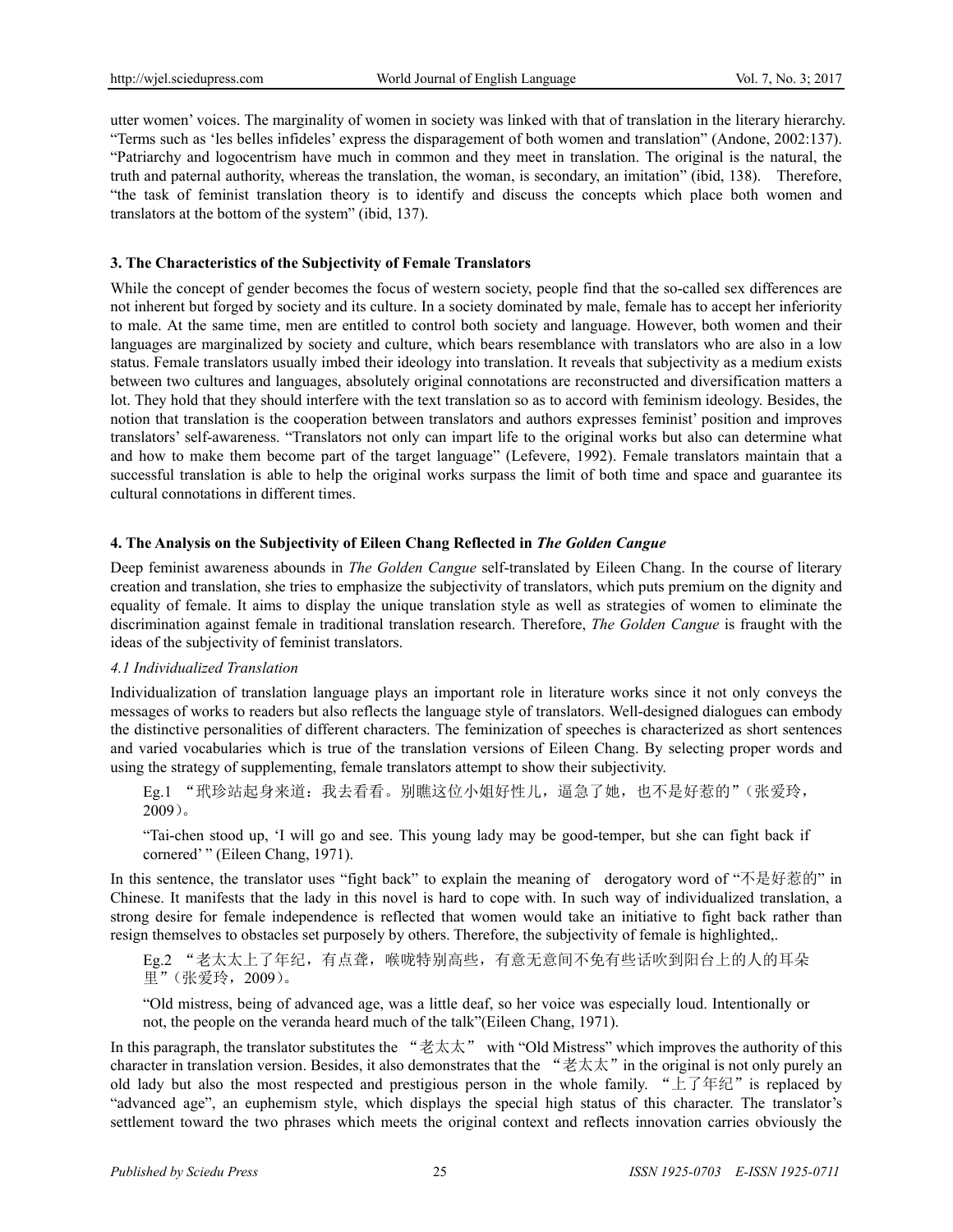subjectivity of feminist translators.

#### *4.2 Equalized Translation*

In the process of translation, Eileen Chang reinterprets the image and encounter of females as they were in the original through careful wording and sentence-making. It intends to enable both translators and readers to share the same feelings with the authors. Under such circumstance, being both the author and translator of *The Golden Cangue*, Eileen Chang has an identical experience of literary creation with another language; in other words, it is another reflection of the subjectivity of translators.

Eg.1 "七巧止不住一阵心酸, 倚着箱笼,把脸偎在那沙蓝棉套子上, 纷纷落下泪来"(张爱玲, 2009)。

"Chi-Chiao felt a wave of acid pain rising in he heart and could not restrain a shower of tears as she leaned against the trunks, her face pressed against their padded covers of sandy blue cloth"(Eileen Chang, 1971).

In this paragraph, the translator adopts equalized translation. Instead of making any supplement or deduction of the original, she reproduces the ambivalent emotion embraced by Chi-Chiao at the sight of her relatives. For instance, by translating "一阵心酸" into " a wave of acid pain rising in her heart" and "纷纷落下泪来" into " a shower of tears", readers can feel the same scene with the original. In line with the narrative style and pace of the original one, the translation version is imparted with inherent sentence patterns, vivid metaphors as well as striking images, making people lost in deep thought. Generally speaking, vocabularies and speeches with Chinese characteristics in the original are settled in a special way in order to retain the language style exclusive to China, which reflects the subjectivity of feminist translators.

Eg.2 "窄窄的袖口里垂下一条雪青洋绉手帕,身上穿着银红衫子,葱白线香滚,雪青扇蓝如意小 腿裤子,瘦骨脸儿,朱口细牙,三角眼,小山眉…… "(张爱玲,2009)。

"On her thin face were a vermilion mouth, triangular eyes, and eyebrows curved like little hills. She wore a pale pink blouse over narrow mauve trousers with a flickering blue scroll design and greenish white incense-stick blinding. A lavender silk crepe handkerchief was half tucked around the wrist in one narrow blouse sleeve…" (Eileen Chang, 1971).

In this excerpt, the original long sentence is divided into three sentences by adjusting the sentence order. Opposite to the original, the translation version begins with the description of the facial features of Chi-Chiao and then proceeds with her dressings, which is characteristic of the writing and thinking style of westerners. However, some vocabularies with Chinese characteristics are translated as they are and the original language style and intentions are retained at their most. By translating these words equally rather than making any supplement or deduction, a vivid and exact image identical to the original can be plainly presented in readers' mind. Unlike other translation strategies, such settlement fully reflects the subjectivity of feminist translators.

# *4.3 Intensified Translation*

In order to make readers in English-speaking countries fully understand the miserable fates of Chinese women fettered by social systems and customs, Eileen Chang adopts intensified translation by reinforcing some connotations of the original with a variety of methods so as to highlight and intensify narrative style of women.

Eg.1 "她的背影一挫一挫,俯伏了下去,她不像在哭,简直像在翻肠倒胃地呕吐"(张爱玲,2009)。

"Her back convulsed as it sank lower and lower. She seemed to be not so much weeping as vomiting, churning and pumping out her bowels" (Eileen Chang, 1971).

In this paragraph, intensified translation is frequently applied. For example, the original "一挫一挫"is directly translated into a single word of "convulsed" and "俯伏"into "sank lower and lower". These brief but vivid expressions are typical of western readers; the sentence pattern of "not so much …as …" is smartly used in the second sentence and the original "翻肠倒胃" is greatly intensified by three apposite verbs of "vomiting, churning and pumping out". The reason why Eileen Chang adopts intensified translation is that she wants to meet the needs of western readers and manifest her attitude toward the miserable fate encountered by Chinese women. Thus, the subjectivity of translators is demonstrated naturally.

Eg.2 "季泽是个结实的小伙子,偏于胖的一方面,脑后拖着一根三脱油松大辫,生的天圆地方, 鲜红的腮颊……"(张爱玲,2009)。

"A robust youth, tending towards plumpness, Chiang Chi-tse sported down his neck a big shiny three-stand pigtail loosely plaited. He has the classic domes forehead and squarish lower face, chubby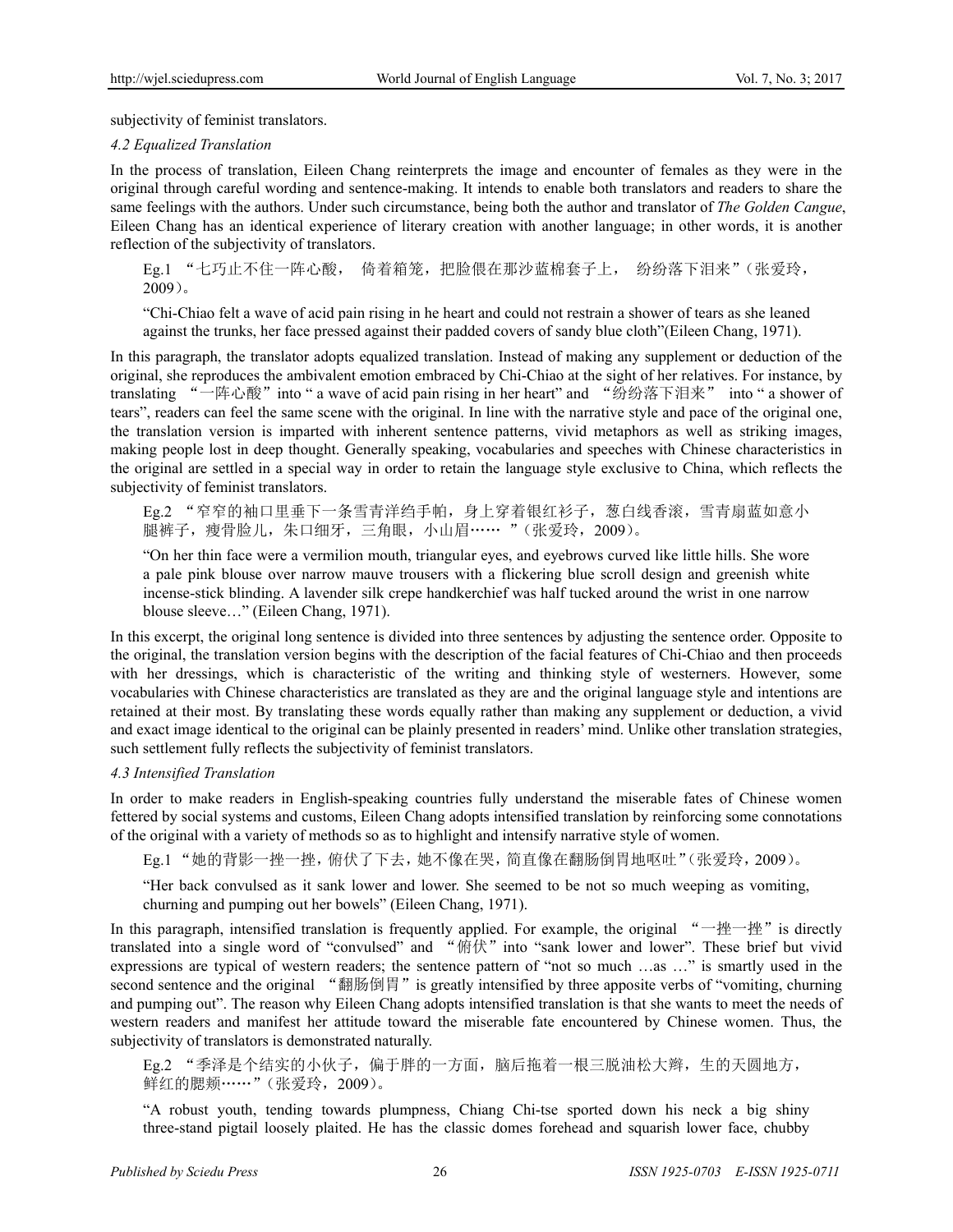bright red checks…" (Eileen Chang, 1971).

In this paragraph, intensified translation is applied in two places. Based on the differences between two cultures, the translator employs various translation theories to get readers to feel the same situation in the translation version and show her subjectivity. Firstly, the translator modifies the sentence pattern by putting the subject of "Chiang Chi-tse" in the beginning of the second sentence instead of the first one; next, the"脑后拖着一根三脱油大辫" is translated into " sported down his neck a big shiny three-stand pigtail loosely plaited" in which "脑后" is replaced by "neck"; what's more, "生的天圆地方" in the original, typical of Chinese expressions, is freely translated into " the classic domes forehead and squarish lower face". In such way, the translation is infused with new bloods and easier for readers in different cultures to understand.

# *4.4 Creative Translation*

Due to differences in cultures and languages, it is inevitable for Eileen Chang to apply creative translation skills and strategies into the translation versions. She must give a full play to her subjectivity by coping with some original words innovatively, which is consistent with the feminist translation theories of another type of being loyal to the original.

Eg.1 "季泽正在弄堂里往外走,长衫搭在肩上,晴天的风像一群白鸽钻进他的纺绸褂子里,哪儿 都钻到了,飘飘拍着翅子"(张爱玲,2009)。

"Chi-tse was just going out the alley, his gown slung over his arm. Like a flock of white pigeons, the wind on that sunny day fluttered inside his white silk blouse and trousers. It penetrated everywhere, flapping its wings" (Eileen Chang, 1971).

In the above paragraph, Eileen Chang translates "纺绸裤褂"into "white silk blouse and trousers" in which the word of "white" is added in order to correspond to the prior " white pigeons". Later, the verb of "钻" is substituted by "flutter" and "penetrate" respectively. Innovative wording and translation in such way makes the translation version more exact and vivid from which readers will make it easier to learn about the implications and the consciousness of feminist translators.

Eg.2 "兰仙平生最大的憾事便是出阁的日子正赶上非常时期,潦草成了家,诸事都欠齐全,因此 一听见这不入耳的话,她那小长桂子脸便往下一沉"(张爱玲,2009)。

"Lan-hsien's greatest regret was that her wedding had happened in a period of national emergency and lacked pomp and style. As soon as she heard these jarring words, her narrow little face fell to its full length like a scroll"(Eileen Chang, 1971).

In the above excerpt, Eileen Chang, considering the general background at her ages, interprets the "非常时期" as "national emergency", which is creative and consistent with the original tone; "不入耳的话" is translated into " jarring words" in which " jarring", originally refereeing to harsh sound, is imparted with abstract implication; the word of "scroll" is supplemented to the last sentence to visualize the long face of Lan-hsien. By translating those words in a creative way rather than literal translation, not only the creation background can be easily seen, but also the vivid image of a character can be more visualized. Such treatment indicates that the translator tries to choose creative words in a positive way to express the subjectivity of feminist translators

# *4.5 Ironic Translation*

Ironic language, a commonly used one in the original works of *The Golden Cangue*, makes it plain and easy for readers to understand; besides, it infuses a sense of humor as well as irony into the novel. In order to keep the sarcastic tone of the original, Eileen Chang, being both the author and translator, attaches great importance to the reappearance of ironic and humorous language in the translation versions. Therefore, the ironic translation strategy is applied accordingly, an indication of the subjectivity of feminist translators.

Eg.1 "麻油店的活招牌,站惯了柜台,见多识广的,我们拿什么去和人家比"(张爱玲,2009)?

"Why, she was the big attraction at the sesame oil shop, standing at the counter, and dealing with all kinds of customers. What have we got to compare with her" (Eileen Chang, 1971)?

By replacing "见多识广" with "dealing with all kinds of customers", Eileen Chang plans to satirize the unbalanced minds of those servants. Adept at social intercourse and known as an able woman, Chi-Chiao is unavoidably envied by other women who are inferior to her on serving customers and doing business. These servants can do nothing but give some sarcastic remarks to release their anger and contempt Chi-Chiao, which reveals their jealous nature. The ironic settlement of these words manifests the humble family background of the heroine and the strong jealousy